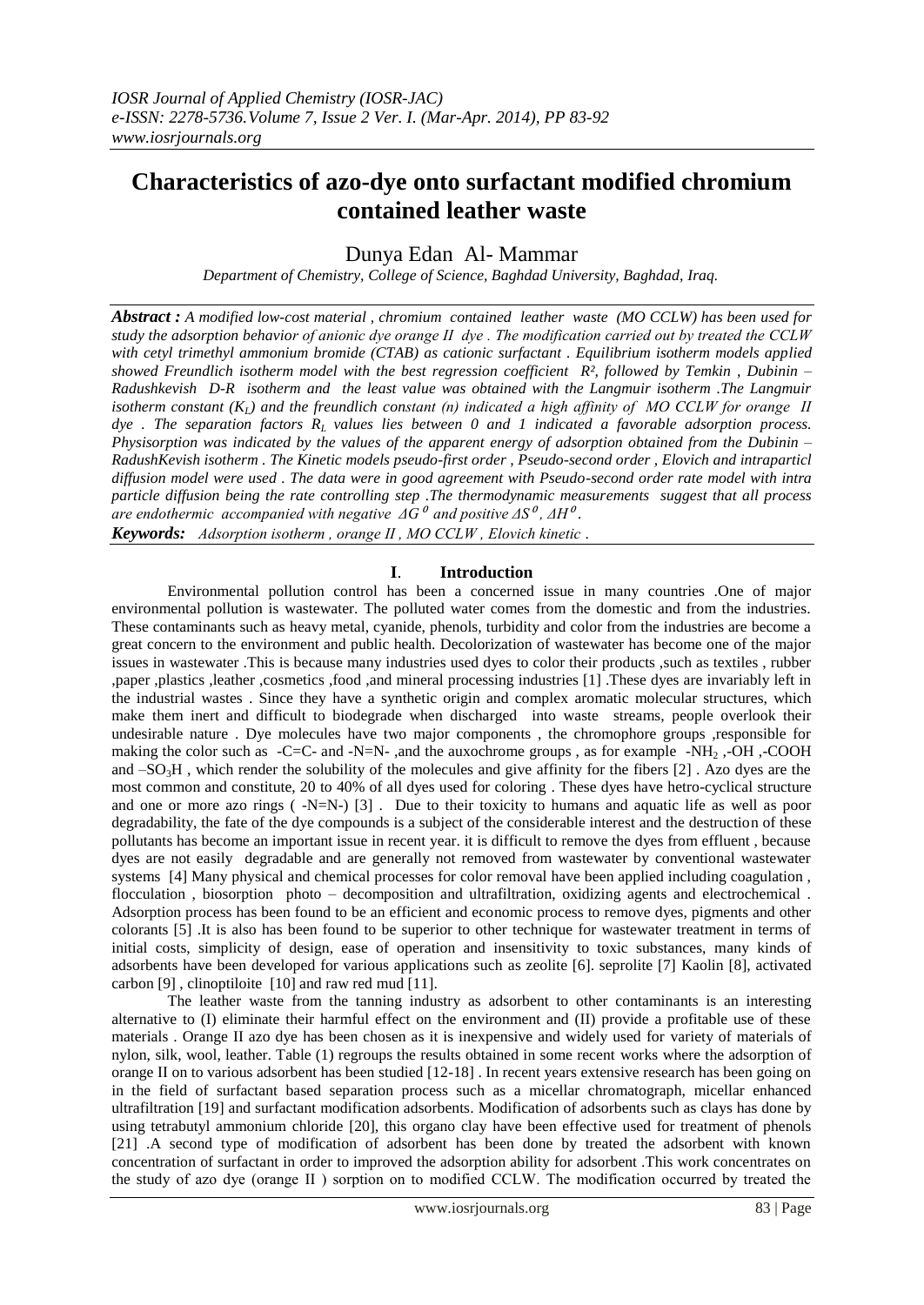CCLW with cationic surfactant cetyl trimethyl ammonium bromide .Different isotherms model were used to fit the equilibrium isotherm .The adsorption rates were determined quantitatively and compared by the first order, second order, Elovich and intra-particle diffusion model. Thermodynamic parameters of orange II adsorption on to modified CCLW were reported.

## **ӀӀ. Experimental**

## **2.1 Materials**

**2.1.1 Adsorbate** : Orange II was procured from Fluka analytical without any purification . Orange II is an anionic azo dye . The structure of dye is given in Fig.(1) . Its IUPAC name is 4-[(2-hydroxy -1-naphthy1)azo] benzene sulfonic acid, sodium salt. Its molecular mass 350.32, with molecular formula  $C_{16}H_{11}N_2$  NaO<sub>4</sub>S .lt is orange-colored power soluble in water .lts C.Ӏ. number is 15510 . This dye shows λmax at 483 nm .A stock solution of orange II dye ( $1000 \text{ mg } L^{-1}$ ) was prepared in distilled water.

**2.1.2 Adsorbent** : The chromium contained leather waste (CCLW) was obtained from AI-waffe company for leathers tanning, were cut into a small pieces, washed with distilled water and dried at 120 °C for 3 hour and finally kept in desiccator .The cetyl trimethyl ammonium bromide (CTAB) , cationic surfactant with molecular mass 364.46 using as modified agent was provided by Fluka .A stock solution of CTAB (1000 mg  $L^{-1}$ ) was prepared in distilled water. Modified CCLW (MO CCLW) was prepared by mixing 100 ml of 2 mM surfactant solution with 10 gm of CCLW . The mixture is stirring for 3 hour at room temperature , the solution was filtered. Modified CCLW dried at 120 °C for 3 hour then kept in desiccator.

## **2.2 Method**

 Adsorption experiments were conducted in which aliquots of dyes solution of known initial concentration (  $25-125$  mg  $1^{-1}$ ) introduced into around bottom flask containing accurately weighted amount (0.25 gm) of the adsorbent . The flasks were shaken for a prescribed length of time and at temperature range (283-323 k) to obtain equilibrium. The adsorbent was then removed by filtration. The equilibrium of dyes concentrations were determined using the uv-visible spectrometer (Shimadzu Japan) at the maximum absorption ( $\lambda$ max = 483 nm). The amount of dye absorbed onto the modified CCLW  $q_e$  (mg/g), was calculated by amass balance relationship.  $q_e = (C_o - C_e)$  V/W (1)

Where  $C_0$  and  $C_e$  are the initial and equilibrium liquid-phase concentrations of dyes respectively (mg)  $L^{-1}$ ), V the volume of the solution (L) and W the weight of adsorbent used (g). The procedures of kinetic experiments were basically identical to those of equilibrium tests .The aqueous samples were taken at present time intervals , and the concentration of dyes were similarly measured .The structural characterization of the MO-CCLW was carried out using a Shimadzu FTIR-8400 Fourier Transform Infrared Spectrometer .The experiment was done in the range between 4000 and 400 cm<sup>-1</sup> using transmission KBr pellet technique 1.00 gm of MO-CCLW is mixed with 11.00 gm of anhydrous KBr to make apellet .

## **III.** Results and Discussion

## **3.1 FTIR characterization**

 The FTIR spectra of MO CCLW Fig.(2) suggest that the protein structure of the leather is maintained after the chromium based extraction. The protein structure is evidenced by the signal at  $1627.81 \text{ cm}^{-1}$  due to carbonyl group  $C=O$  and at 1542.95 cm<sup>-1</sup> due to N-H [22].

## **3.2 Adsorption isotherms**

 The adsorption isotherm experimental data collected at different dye concentrations and various temperatures. Four adsorption models Langmuir, Freundlich , Temken and Dubinin – Radushkevish (D-R) isotherms were used to describe the equilibrium between adsorbed dye on the mixture and dye in solution  $C_e$  at a constant temperature .

## **3.2.1 Langmuir isotherm**

 The Langmuir isotherm assumes that the surface of any adsorbent material contains a number of active sites where the adsorbate attaches itself. This attachment can either be physical or chemical. When the attachment is via van der waals interactions. It is known as physisorption where as when it is via covalent bond , it is known as chemisorption .There is also not much interaction between the adsorbed molecules and once a saturation value has been reached , no further adsorption would take place (23) .The linear form of Langmuir equation can be write in the following form :

$$
C_e / q_e = 1 / K_L + (a / K_L) C_e \tag{2}
$$

Where  $q_e$  is the amount of orange II adsorbed  $(mg.g^{-1})$ ,  $C_e$  is the equilibrium concentration of the adsorbate (mg / L), a is the maximum adsorption capacity for monolayer coverage,  $K<sub>L</sub>$  is Langmuir constant related to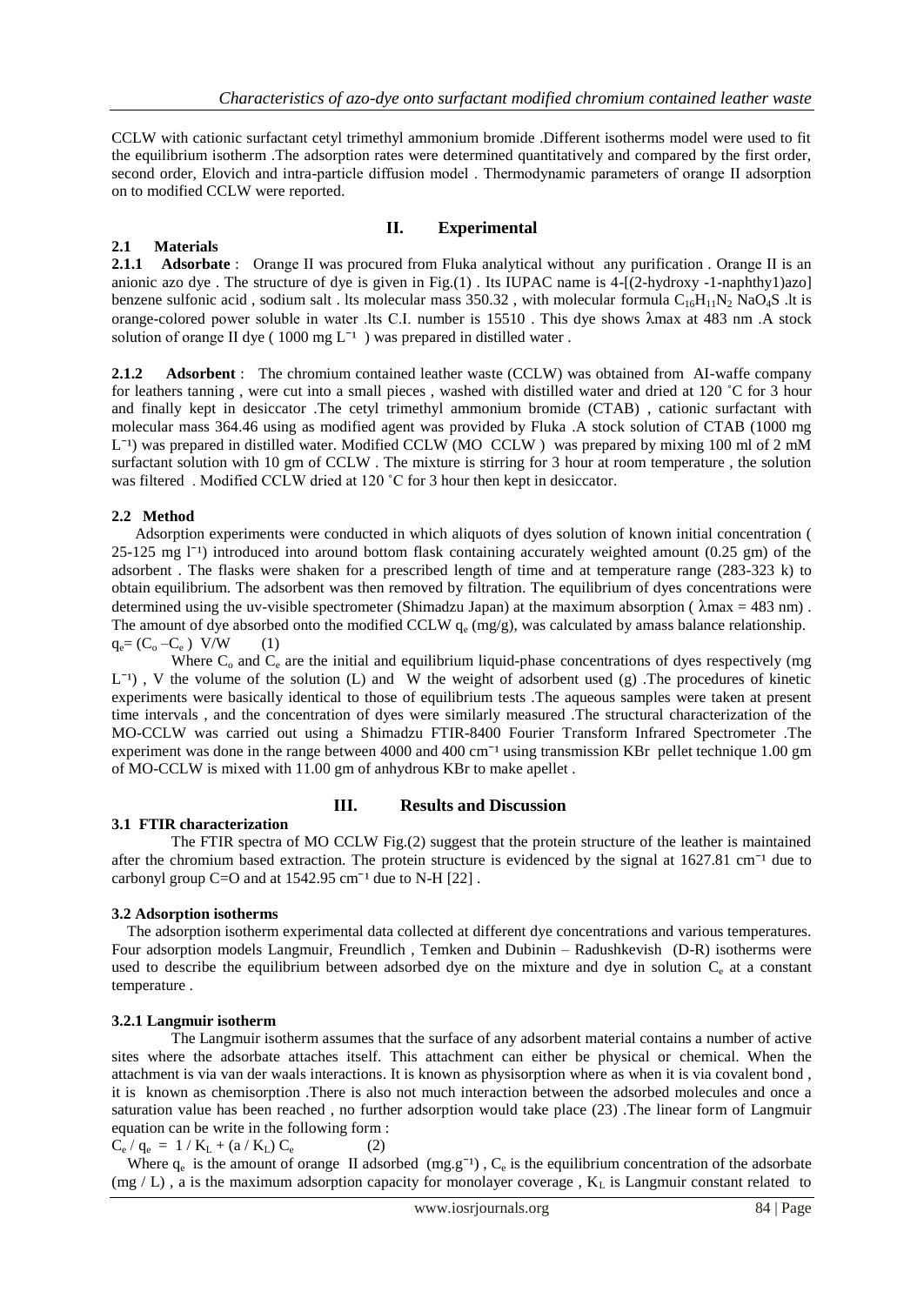the affinity of binding sites (L/g). Fig.(3) shows a linear plot of  $C_e / q_e$  versus  $C_e$  at 293 k obtained from Langmuir isotherm data for the adsorption of orange ӀӀ by modified CCLW. The values of Langmuir constants and  $\mathbb{R}^2$  presented in Table (2). The important characteristic of the Langmuir isotherm can be expressed by means of dimensionless constant separation factor, which is calculated using the following equation

 $R_L = 1 / 1 + K_L$  C<sub>O</sub> (3)

Where  $C_0$  is the initial dye concentration (g .L<sup>-1</sup>) and  $K_L$  is the Langmuir constant.  $R_L$  values indicate the type of isotherm to be irreversible  $(R_L = 0)$ , favorable  $(0 < R_L < 1)$ , linear  $(R_L = 1)$ , or unfavorable  $(R_L < 1)$ [24] .Our results show that the adsorption of orange II dye on the modified CCLW is favorable and has an R<sub>L</sub> value between 0 and 1 Table (3) .

#### **3.2.2 Freundlich isotherm**

The well known freundlich isotherm is based on the assumption that adsorption occurs on a hetrogenouse adsorption surface having unequally available sites with different energies of adsorption [25]. The freundlich equation is given as :

$$
ln q_e = ln K_f + 1/n ln C_e \qquad (4)
$$

Where  $K_f$  (L / mg) and n are constants incorporating factor affecting the adsorption capacity and intensity of adsorption or greatness of relationship between adsorbent and adsorbate . Fig.(4) illustrates the plot obtained for the freundlich isotherm at 293 k. The values of freundlich constant and R² are presented in Table (2) . The freundlich isotherm describes reversible adsorption and is not restricted to the formation of monolayer . It has been found that the adsorption of orange II onto modified CCLW is favorable and has n value between 1 and 10 this represents a benfical adsorption process and high affinity for the modified CCLW to the dye molecular [26].

#### **3.2.3 Temkin isotherm**

The Temkin isotherm model was also applied to the experimental data , unlike the Langmuir and freundlich isotherm models , this isotherm takes into account the interactions between adsorbents and the dye molecular . The isotherm can be represented by the following linear form [27] .

 $q_e = RT / b_t [ ln (a_t C_e)]$  (5)

where  $b_t$  is Temkin constant related to the heat of sorption ( J mol<sup>-1</sup>) and  $a_t$  is Temkin isotherm constant. The values of  $a_t$ ,  $b_t$  were estimated from the slope and intercept of the plot of  $q_e$  against *ln* C<sub>e</sub> Fig.(5). The values of  $a_t$ ,  $b_t$  and R are presented in Table (2). The value of  $a_t$  lies close to 1.00 at all temperature and  $b_t$  decreases with increase of temperature suggesting endothermic nature of the adsorption .

#### **3.2.4 Dubinin-Radushkevish isotherm (D-R)**

The Dubinin – Radushkevish isotherm (D-R ) model is more general than the Langmuir isotherm since it does not assume a homogenous surface or constant sorption potential .The D-R equation is :

$$
Ln Q_e = ln K_{D-R} - B_D \mathcal{E}^2
$$

Where  $\mathcal E$  Polanyi potential = RT  $ln(1+1/C_e)$  (7)

 $(6)$ 

 $Q_e$  is the amount of dye adsorbed per unit weight of MO-CCLW (mg.g<sup>-1</sup>),  $C_e$  is the equilibrium concentration mg.L<sup>-1</sup>. The constant  $K_{D-R}$  is the D-R constant representing the theoretical saturation capacity (mg.g<sup>-1</sup>) and  $B_D$  (mol  $\frac{2}{J^2}$ ) is a constant related to the mean free energy of adsorption per mol of the adsorbate. The value of the sorption energy ( apparent energy of adsorption ) E can be correlated with B :  $E = 1/( -2 B_D)^{0.5}$ (8)

The value of *ln*  $Q_e$  against  $\mathcal{E}^2$  at 298 K is shown in Fig. (6), the constant K  $D - R$  and B<sub>D</sub> were calculated from the intercept and slope respectively. The D-R isotherm parameters and regression parameter  $R<sup>2</sup>$  are given in Table (2) .If the value of E lies between  $8 \& 16$  Kg mol<sup>-1</sup> the sorption process is a chemisorption one, while values of below  $8 \text{ KJ}$  mol<sup> $-1$ </sup> indicates a physical adsorption [28]. Values of the apparent energy of adsorption obtained , indicated physical adsorption between MO-CCLW and the dye molecular .Comparing quality of fitting the four models of isotherms in terms of correlation coefficient,  $R<sup>2</sup>$ , it can be seen that the freundlich isotherm fits the data better than the D-R isotherm that followed by the Temkin isotherm and then the least fit was obtain with the Langmuir isotherm.

#### **3.3 Dynamic modeling**

 The Kinetics of adsorption is important from the point of view that it controls the process efficiency .To examine the rate limiting step of the adsorption process various kinetics models have been used such as pseudofirst order and pseudo-second order kinetic models , Elovich and the intraparticle diffusion one .

#### **3.3.1 The pseudo-first order and pseudo-second kinetics**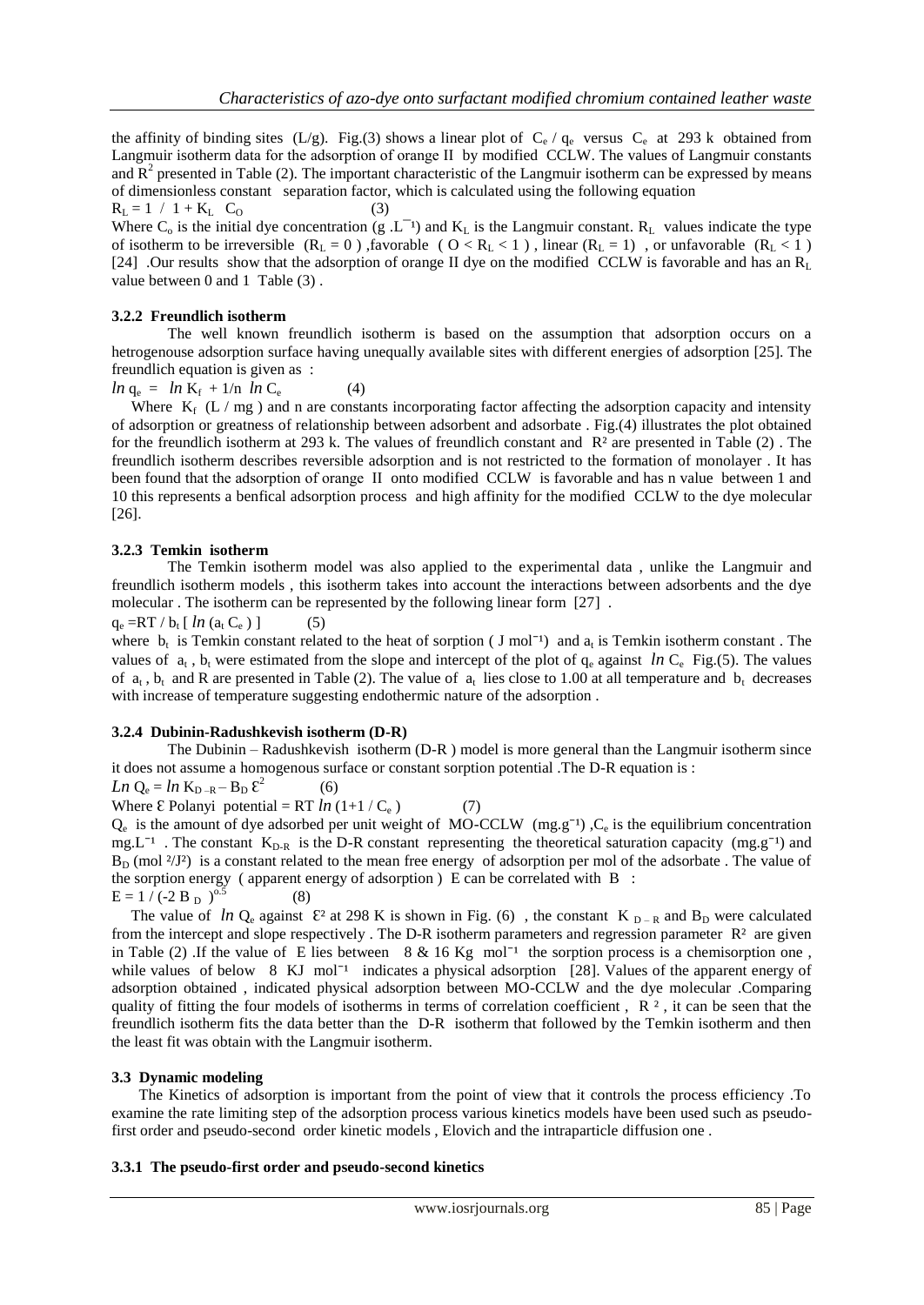The lagergreens rate equation is the most widely one used for the adsorption of a solute from a liquid solution .Thus this first order equation . [29]

Log ( $q_1 - q_t$ ) = Log  $q_1 - K_1 / 2.303$  t (9)

Where  $q_1$  and  $q_t$  are the amounts ( mg. g  $^{-1}$  ) of solute bound at the interface at the equilibrium and after time t (min) respectively,  $K_1$  is the rat constant of pseudo first order adsorption (min<sup>-1</sup>). The pseudo – second order kinetic model is :

 $t/q_t = 1/K_2 q_2^2 + t/q_e$ (10)

Where  $K_2$  is the pseudo second order rate constant (mg<sup>-1</sup>. g .min<sup>-1</sup>). The plot validating the pseudo first model [ Log  $(q_1 - q_t)$  versus t ] and the pseudo second order model ( t /  $q_t$  versus t ) for 100 mg. L<sup>-1</sup> initial concentration of the orange II at 293 K are given in Figs.(7) and (8) respectively. The parameters of pseudo first order and pseudo second order model are listed in Table (4) . The pseudo second order kinetic model fitted better than lagergreen model . The correlation constant was higher than first order model.

#### **3.3.2 Elovich kinetic model [30]**

The Elovich model equation is generally expressed as

 $q_t = 1 / B (\alpha B) + 1 / B \ln t$  (11)

Where  $\alpha$  is the initial adsorption rate (mg.  $g^{-1}$ . min<sup>-1</sup>), B is the adsorption constant (g .mg<sup>-1</sup>) during any one experiment. The plot of  $q_t$  versus *ln* t should yield a linear relationship for the applicability of the simple Elovich Kinetic Fig. (9). The kinetics constants obtained from the Elovich equation are listed in Table (4).The regression coefficient was found to be 0.9458 .

#### **3.3 Intra particle diffusion**

 The dye adsorption process from aqueous solution onto porous solids involves several steps (i) transport in the solution (ii) diffusion through the liquid film surrounding the solid particle , known by external diffusion or boundary layer diffusion (iii) diffusion within the liquid included in the pore , known by internal diffusion or intra particle diffusion , (iv) adsorption or desorption on the face of the interior [31] . The first step has no rate limitation effect as the experiments were performed at rapid shaking conditions . In addition Previous studies showed that the last step is a very fast process for the adsorption of organic molecules onto porous adsorbent [32]. The most commonly used technique for identifying the mechanism involved in the sorption process is by fitting the experimental data in an intra particle diffusion plot. The plot of  $q_t$  versus  $t^{0.5}$ represent multi linearity , which characterizes the two or more steps . The rate parameter for the intra particles diffusion model is determined using the following equation [33] .

 $q_t = k_{id} t^{0.5} + C$  (12)

Thus the intra particle diffusion constant  $k_{id}$  (mg/g.min<sup>0,5</sup>), and C values obtained from the slope and intercept of the plot of  $q_t$  (mg/g) versus time<sup>0,5</sup> (min), Fig.(10), for initial dye concentration 100 mg.l<sup>-1</sup> at 293 k. The  $k_{id}$ , C and  $R^2$  values are listed in Table (4). Fig.(10) showed that the plot are not liner over the whole time range , however , they exhibit a tri - linearity revealing the extence of three successive adsorption steps . The first stage being faster than the second is attributed to the external surface adsorption correlated to the boundary larger diffusion . Consequently , the second linear part attributed to the intra particle diffusion states that this latter is highly involved in the rate control of this mechanism . The third linearity attributed to the equilibrium stage . lt is worth to note the fact that the second linear plots did not pass by the origin which indicates that the intra – particle diffusion is involved in the adsorption process but it is not the only rate controlling step .

#### **3.4 Thermodynamic Parameters**

The thermodynamic parameters of the adsorption process such as change in free energy ( $\Delta G^0$ ) ( J.mol<sup>-1</sup>), enthalpy  $(Δ H<sup>0</sup>)(K Jmol<sup>-1</sup>)$  and entropy  $(ΔS<sup>0</sup>) (J mol<sup>-1</sup>)$  were determined using the following equations [34].

 $K_d = C_{solid} / C_{liquid}$  (13)  $\Delta G^0 = -RT$  . *ln* K<sub>d</sub> (14)  $\Delta G^0 = \Delta H - T \Delta S^0$  (15)  $Ln K_d = \Delta S^0 / R - \Delta H^0 / R$ . 1/T (16)

Where  $K_d$  is the equilibrium constant, C solid is solid phase concentration at equilibrium (mg L<sup>-1</sup>), T (K) is the temperature , R (8.314 J mol<sup>-1</sup> K<sup>-1</sup>) is the gas constant . The values of  $\Delta S^0$ ,  $\Delta H^0$  were determined from the slopes and intercepts of the vant Hoff plots  $ln K_d$  Vs.  $1/T$  Fig. (11) .The calculated thermodynamic parameters based on the above function were listed in Table (5). The values  $\Delta H^0$  are positive in the range from 22.92 to 45.89 K J mol<sup>-1</sup> indicates the physisorption . As the adsorption process is pore diffusion controlled , an increase in molecular diffusion occurs at higher temperatures leading to endothermic enthalpy of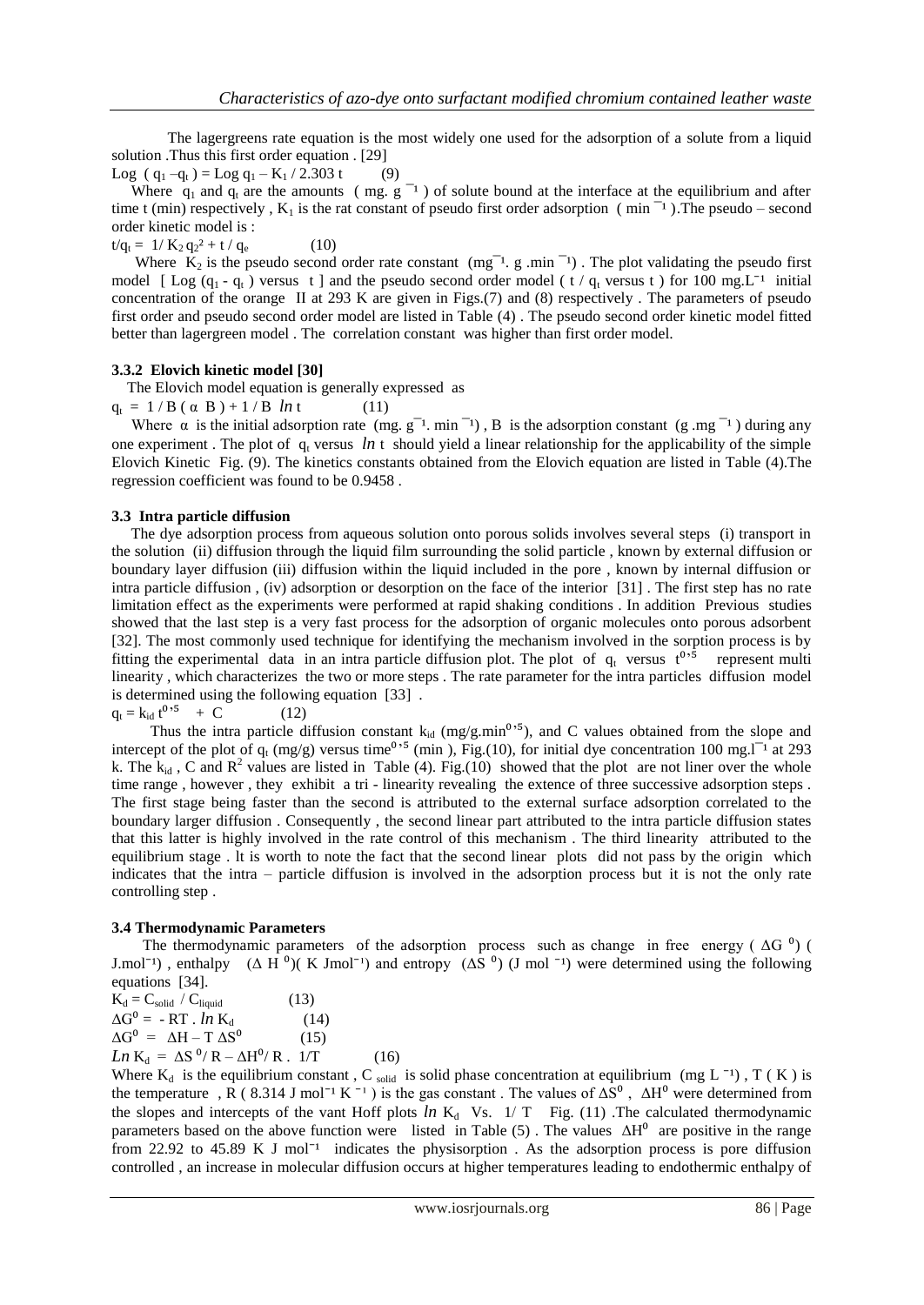adsorption .The low  $\Delta H^0$  value depicts dye is physisorbed onto the modified CCLW . Furthermore , negative values of Gibbs free energy  $\Delta G^0$  shows the adsorption process is highly favorable and spontaneous at all the temperatures. However, the negative value of  $\Delta G^0$  decreased with an increase in temperature ,indicating that the spontaneous nature of adsorption is inversely proportional to the temperature . The positive values of  $\Delta S^0$ show the increased disorder and randomness at the solid /solution interface during the adsorption of orange II into the adsorbent ,while the adsorption there are some structural changes in the dye and the adsorbent occur . The adsorbed water molecules , which are displaced by the adsorbate species , gain more translational energy than is lost by the adsorbate ions , thus allowing the prevalence of randomness in the system . The enhancement of adsorption at higher temperature may be attributed to the enlargement of pore size and /or activation of the adsorbent surface [35].

| IV. |  | <b>Tables and Figures</b> |
|-----|--|---------------------------|
|     |  |                           |

Table (1) Comparison of the maximum monolayer adsorption capacities of orange II onto various adsorbents.

| Adsorbent                                                              | Max .monolayer<br>adsorption capacities<br>$mg.g^{-1}$ | references |
|------------------------------------------------------------------------|--------------------------------------------------------|------------|
| Commercial activated carbon fibers -generated from<br>pitch ACFC       | 209-438 (10-60) $C^0$                                  | 12         |
| Commercial activated carbon fibers-made with<br>polyacrylonitrile ACFT | 25-185 (10-60) $C^0$                                   | 12         |
| Sludge adsorbent                                                       | 83-270 (10-60) $C^0$                                   | 12         |
| Bottom ash                                                             | 12.50 (30) $C^0$                                       | 13         |
| Phosphoric acid modified clam shell powder                             | $1017.13(25)$ C <sup>0</sup>                           | 14         |
| Surfactant – modified zeolite                                          | 3.62 (35) $C^0$                                        | 15         |
| Modified bentonite (organophifilic fluidgel)                           | $11.15(25)$ C <sup>0</sup>                             | 16         |
| Titania aerogel                                                        | 402.32 (30) $C^0$                                      | 17         |
| <b>HDTMA</b> bentonite                                                 | 52.36 (25) $C^0$                                       | 18         |

| Table (2) Equilibrium isotherm parameters |  |  |
|-------------------------------------------|--|--|
|-------------------------------------------|--|--|

| Temp.   |        |                                           | Langmuir isotherm model |                    | Freundlich isotherm model |             |             |  |
|---------|--------|-------------------------------------------|-------------------------|--------------------|---------------------------|-------------|-------------|--|
| K       |        | $K_L$<br>a                                |                         | $R^2$              | $K_f$                     | $\mathbf n$ | $R^2$       |  |
| 283     |        | 0.21607                                   | 0.0361                  | 0.8273             | 0.8623                    | 2.843       | 0.9473      |  |
| 293     |        | 0.6067                                    | 0.1013                  | 0.8016             | 1.2187                    | 1.4166      | 0.981       |  |
| 303     |        | 0.9111                                    | 0.0718                  | 0.9449             | 1.3272                    | 1.7736      | 0.9892      |  |
| 313     |        | 1.4605                                    | 0.10459                 | 0.8576             | 1.8952                    | 1.82983     | 0.9762      |  |
| Temp.   |        | Temkin isotherm                           |                         |                    |                           |             |             |  |
| K       |        | B (J/mol)                                 |                         | $A_t(L/g)$         | $b_t(L/g)$                |             | $R^2$       |  |
| 283     |        | 1.3                                       |                         | 0.6807             | 1809.9                    |             | 0.92        |  |
| 293     |        | 1.69                                      |                         | 0.306              | 1414.4                    |             | 0.9554      |  |
| 303     |        | 2.6936                                    |                         | 0.8927             | 1020.72                   |             | 0.9503      |  |
| 313     |        | 2.743                                     |                         | 0.7811             | 713.54                    |             | 0.907       |  |
| Temp. K |        | $D - R$ Isotherm                          |                         |                    |                           |             |             |  |
|         |        | mol <sup>2</sup> /J <sup>2</sup><br>$B_d$ |                         | $K_{D-R}$<br>mol/g | R <sup>2</sup>            |             | E<br>KJ/mol |  |
| 283     | 0.8369 |                                           | 4.349                   | 0.936              |                           | 0.7738      |             |  |
| 293     | 0.0128 |                                           | 9.0259                  | 0.9472             |                           | 6.250       |             |  |
| 303     | 0.007  |                                           | 8.7146                  | 0.925              |                           | 8.045       |             |  |
| 313     |        | 0.005                                     | 7.1029                  | 0.8776             |                           | 10          |             |  |

Table (3) Langmuir R<sub>L</sub> Values for adsorption of orange II onto modified CCLW at different temperatures.

| Co                 | $RL$ Value |         |        |        |  |  |
|--------------------|------------|---------|--------|--------|--|--|
| $mg \tcdot L^{-1}$ | 283 K      | 293 K   | 303 K  | 313 K  |  |  |
| 10                 | 0.3487     | 0.1427  | 0.1127 | 0.079  |  |  |
| 25                 | 0.1689     | 0.058   | 0.047  | 0.0285 |  |  |
| 50                 | 0.0907     | 0.031   | 0.0236 | 0.0148 |  |  |
|                    | 0.0602     | 0.01952 | 0.0152 | 0.0094 |  |  |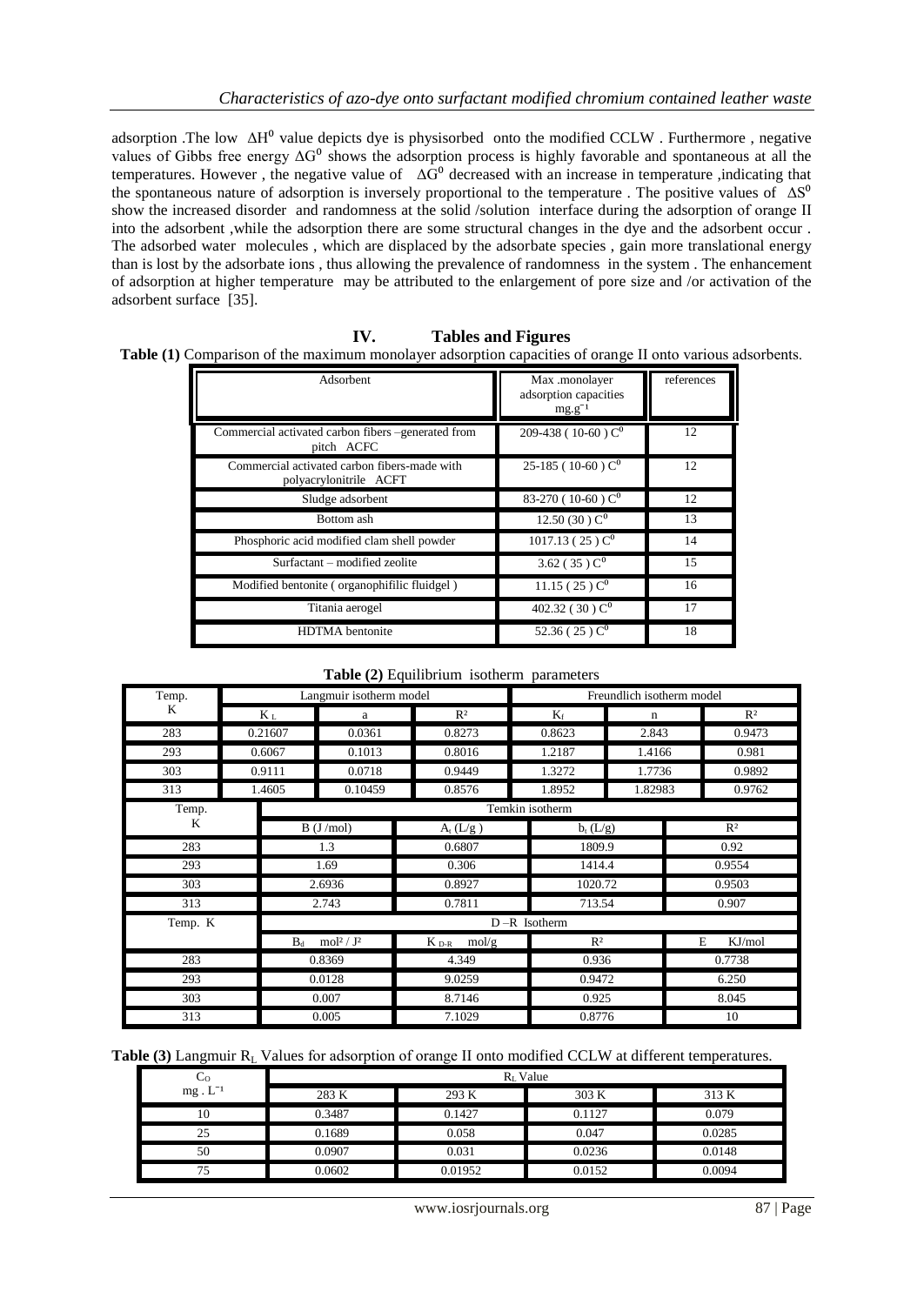100 0.0451 0.0147 0.0112 0.0069

Table (4) Comparsion of kinetic constants for the adsorption of orange II on modified CCLW at 293 K for 100 mg. L<sup>-1</sup> dye concentration

|                    | First - order kinetic model             |        | Second - order kinetic model                     |                              |        |  |
|--------------------|-----------------------------------------|--------|--------------------------------------------------|------------------------------|--------|--|
| $q_1$<br>(mg/g)    | K<br>$(min)^{-1}$                       | $R^2$  | $q_2$<br>(mg/g)                                  | $K_2.10^{-2}$ (g/mg<br>.min) | $R^2$  |  |
| 7.94               | 0.021                                   | 0.9501 | 11.2108                                          | 0.254                        | 0.9802 |  |
|                    | Elovich model                           |        | <b>Intrapartical Diffusion</b>                   |                              |        |  |
| в<br>$(g-mg^{-1})$ | $\alpha$<br>$min^{-1}$<br>$(mg.g^{-1})$ | $R^2$  | $K_{ipd}$<br>$(mg.g^{-1})$ .min) <sup>-0,5</sup> | $(mg.g^{-1})$                | $R^2$  |  |
| 0.4159             | 0.5153                                  | 0.9115 | 0.6567                                           | 1.4342                       | 0.8931 |  |

| <b>Table (5)</b> Values of thermodynamic parameters for the adsorption of orange II at various temperature |         |                                     |                          |              |                         |                        |  |
|------------------------------------------------------------------------------------------------------------|---------|-------------------------------------|--------------------------|--------------|-------------------------|------------------------|--|
| C <sub>o</sub>                                                                                             |         | $-\Delta G$ (J .mol <sup>-1</sup> ) | $\Lambda$ H <sup>o</sup> | $\Delta S^0$ |                         |                        |  |
| $mg.L^{-1}$                                                                                                | 283 K   | 393 K                               | 303 K                    | 313 K        | $KJ$ .mol <sup>-1</sup> | $J$ .mol <sup>-1</sup> |  |
| 25                                                                                                         | 3490.5  | 5221.6                              | 6992.6                   | 8738.02      | 45.89                   | 174.45                 |  |
| 50                                                                                                         | 2487.9  | 3515.88                             | 4543.18                  | 5570.78      | 26.59                   | 102.76                 |  |
| 75                                                                                                         | 3116.2  | 3577.7                              | 4338.03                  | 5404.48      | 18.59                   | 76.66                  |  |
| 100                                                                                                        | 990.7   | 2080.37                             | 3170.1                   | 4259.8       | 29.85                   | 108.97                 |  |
| 125                                                                                                        | 1807.78 | 2680                                | 3567.1                   | 442.7        | 22.92                   | 87.36                  |  |



# **Fig (1)** Chemical structure of orange II.

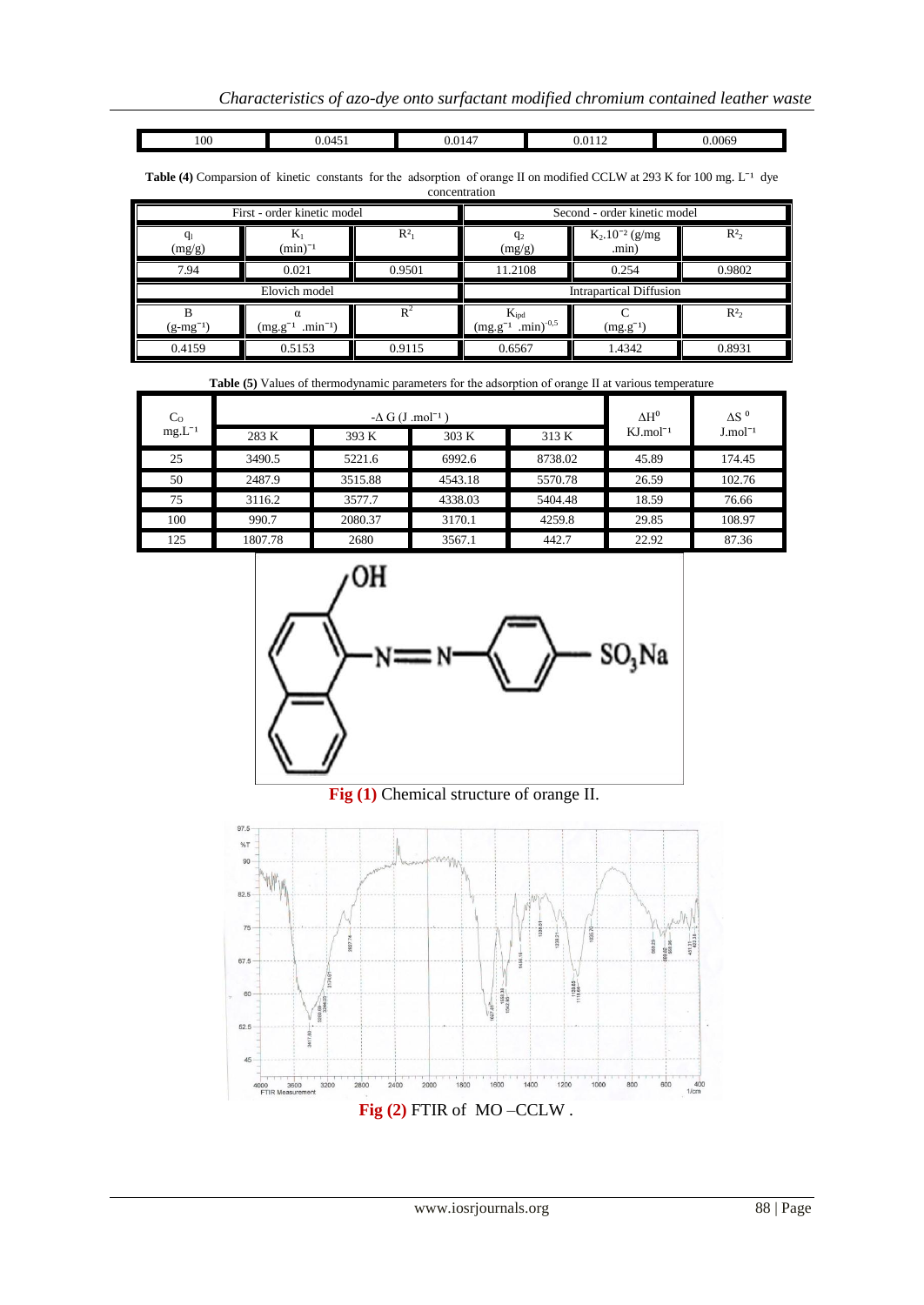





Fig (4) Freundlish isotherm plot for adsorption of orange II onto MO-CCLW at 293K.



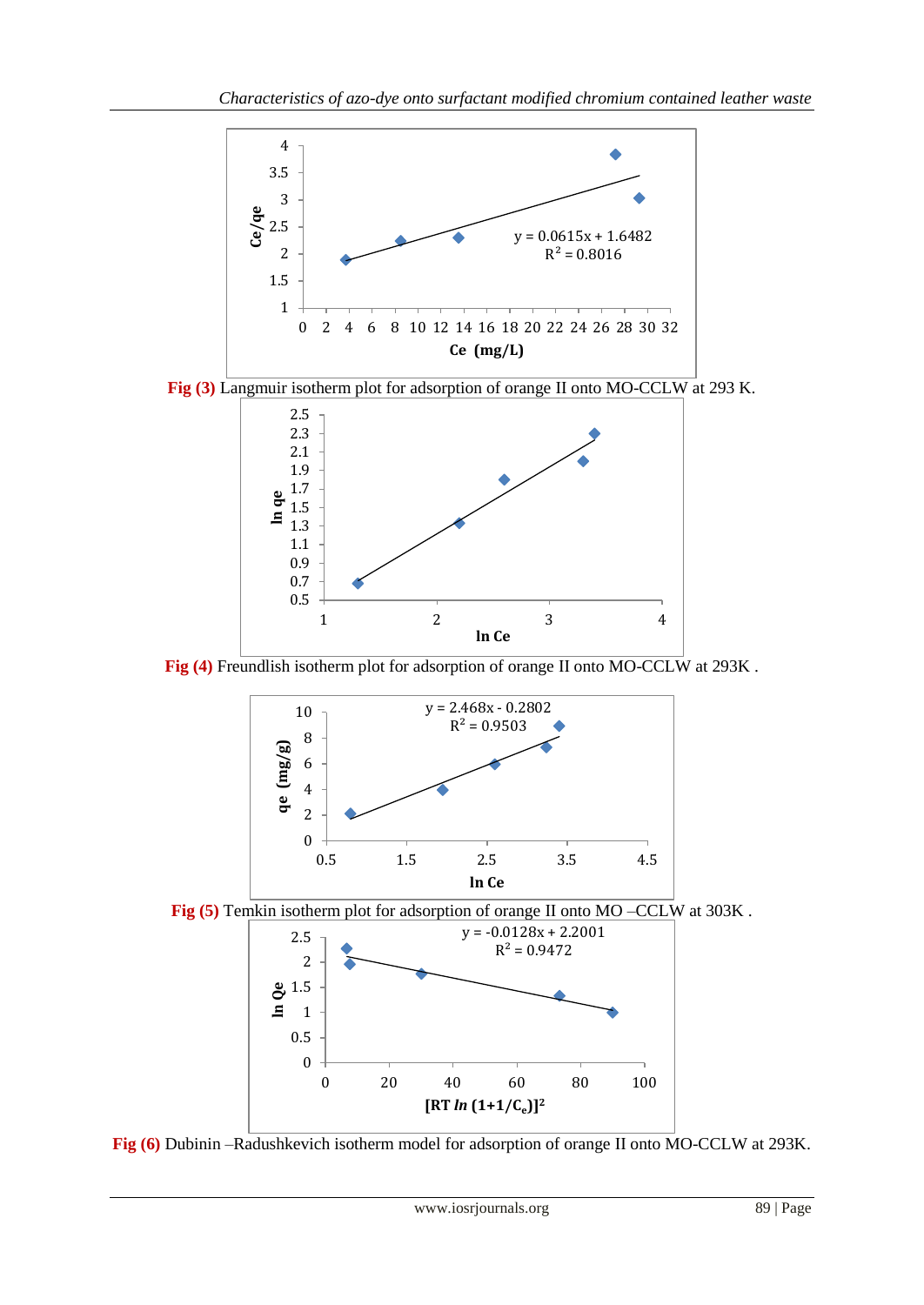

**Fig (7)** First order plot for adsorption of orange II onto MO-CCLW at 293 K for (Co=100mg .L<sup>-1</sup>).



Fig (8) Second order plot for adsorption of orange II onto MO-CCLW at 293K for (Co=100mg .L<sup>-1</sup>)



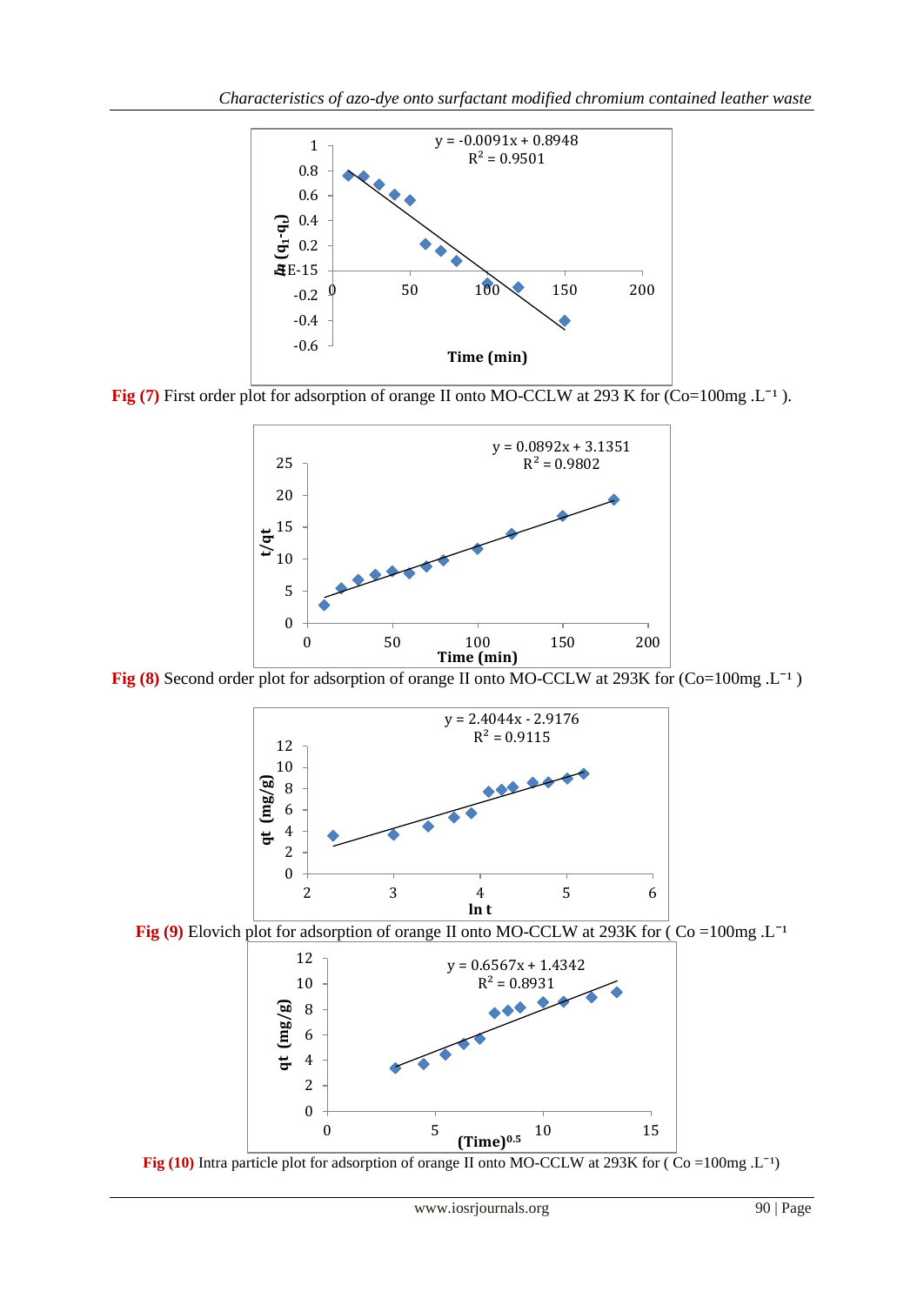

**Fig (11)** Plot of  $1/T$  Vs . *ln*K for the adsorption of orange II onto MO-CCLW.

#### **V. Conclusion**

 The present work deals with the using modified chromium containing leather waste with cationic surfactant as a low –cost adsorbent to remove anionic dye from aqueous solution . Among various models of adsorption isotherm applied the freundlich model agreed well with experimental data –moreover the results indicate that the adsorption process onto the MO –CCLW follows the pseudo second order rate model with intraparticle diffusion being the rate controlling step .The Thermodynamic study revealed an endothermic and spontaneous process .This study showed the MO-CCLW to be highly efficient adsorbing material .

#### **References**

- [1]. R.Wanchanthuek and W. Nunrung , The adsorption study of methylene blue onto Mgo from various preparation methods , Journal of Environmental science and Technology 4 (5) , 2011 , 534 -542 .
- [2]. O.Gok , A.S.Ozcan .and A .ozcan , Adsorption behavior of atextile dye of reactive Blue 19 from aqueous solutions onto modified bentonite , Appl. Surf . Sci. , 256 , 2010 , 5439 -5443 .
- [3]. E .V . Veliev ,T.OZturk , S .Veli , A.G.Fatullayev ,Application of diffusion Model for adsorption of azo reactive dye or pumice , Polish J. , Environ Stud. , 15 (2) ,2006 , 347 -353 .
- [4]. F.Kargi and S .Ozmihci , Biosorption performance of powered activated sludge for removal of different dye stuffs , Enzyme and Microbial Technology , 35 , 2004 , 267 -271 .
- [5]. V . Meshiko , L . Markovska , M . Minchev , A . E . Rodrigues , Adsorption of basic dyes on granular activated carbon and natural Zeolite , Water Research , 35 (14) ,2001 , 3357 .
- [6]. S . Wang , H . Li , L. X<sup>4</sup> , Application of Zeolite MCM -22 for basic dye removal waste water , J . Colloid interface . Sci. , 295 , 2006 , 71-78 .
- [7]. S.C.R.Santos , R.A.R.Bonaventura , Adsorption modeling of textile dyes by sepiolite , Appl.Clay Sci. , 42 , 2008 , 137-145 .
- [8]. B.K .Nandi , A. Goswami and M.K.Purkait , Removal of cationic dyes from aqueous solutions by kaolin , kinetics and equilibrium studies , Applied Clay Sci. , 42 , 2009 , 583 - 590 .
- [9]. M.J .Iqbal and M . N .Ashiq ,Adsorption of dyes from aqueous solutions on activated charcoal , J. Hazard .Mater , B , 139 , 2007 , 57-66 .
- [10]. H . Moazed , Ammonium ion removal from wastewater by anatural resin , J. Environ. Sci. Technol. , 1 , 2008 , 11-18 .
- [11]. R .S .Souza H.S.Didi , M.G.C.Silva , Removal of benzene from aqueous solution using raw red mud , Chemical Engineering Transaction , 24 , 2011 , 1225-1230.
- [12]. C. Hsin-Mei ,C.Ting -Chien , P. San -De , H .L . Chiang , Adsorption characteristics of orange II and chrysophenine on sludge adsorbent and activated carbon fibers , Journal of Hazardous Materials , 161 , 2009 , 1384-1390 .
- [13]. V .K. Gupta , A.Mittal ,V. Gajbe , J .Mittal , Removal and recovery of the hazardous azo dye acid orange 7 through adsorption over waste materials : bottom ash and de-oiled soya , Industrial and Engineering Chemistry Research , 45 , 2006 , 1446-1453 .
- [14]. J .Ma , J . Zou , B .Cui ,C .Yao, D .Li , Adsorption of orange II dye from aqueous solutions using phosphoric \_acid modified clam shell powder , Desalination and Water Treatment , 51 , 2013 , 6536-6544 .
- [15]. X . Jin , M 9 .Jiang ,X 9 .Shan , Z g .Pei , Z .Chen , Adsorption of methylen blue and orange II onto unmodified and surfactant -modified zeolite , Journal of Colloid and Interface Science , 328 (2) ,2008 , 243-247.
- [16]. O .Santos , C.Castelli , M. Oliveira , A . Neto , M .Silva , Adsorption of synthetic orange Dye wastewater in organoclay, Chemical Enginerring Transactions ,32 , 2013 , 307-312 .
- [17]. L.Abramian ,H.EI-Rassy ,Adsorption kinetics and thermodynamics of azo-dye orange l l onto highly porous titania aerogel , Chemical Engineering Journal , 150 , 2009 , 403-410 .
- [18]. O . Ceyhan , D . Baybas ,Adsorption of some textile dyes by Hexadecyl trimethyl ammonium Bentonite ,Turk . J .Chem. , 25 , 2001 , 193-200.
- [19]. N . Zaghbani , A .Hafiane , M. Dhahbi , Removal of safranin T from wastewater using enhanced ultrafiltration , Desalination , 222 , 2008 , 318-356 .
- [20]. S . Sonauwane , P .Chaudhari , S Ghodke , S. Phadtare , S .Meshram , Ultrasound assisted adsorption of basic dye onto organically modified bentonite (nanoclay ) , Journal of scientific and Industrial Research , 68 , 2009 , 162-167 .
- [21]. L . Zhu , X .Chen , Sorption of phenol , P-nitrophenol , and aniline to dual cation organobetonites from water , Environmental Science and Technology , 34 , 2000 , 468-475 .
- [22]. V.Renugopalakrishnan , G.Chaudarakasan , S.Moore , T.B.Hutson , C.V.Berney , S.B.Ravejeudra , Bound water in collagen ; evidence from Fourier taransform infrared and Fourier transform infrared photoacoustic spectroscopic study , Macromolecules , 22 , 1989 , 4121-4124 .